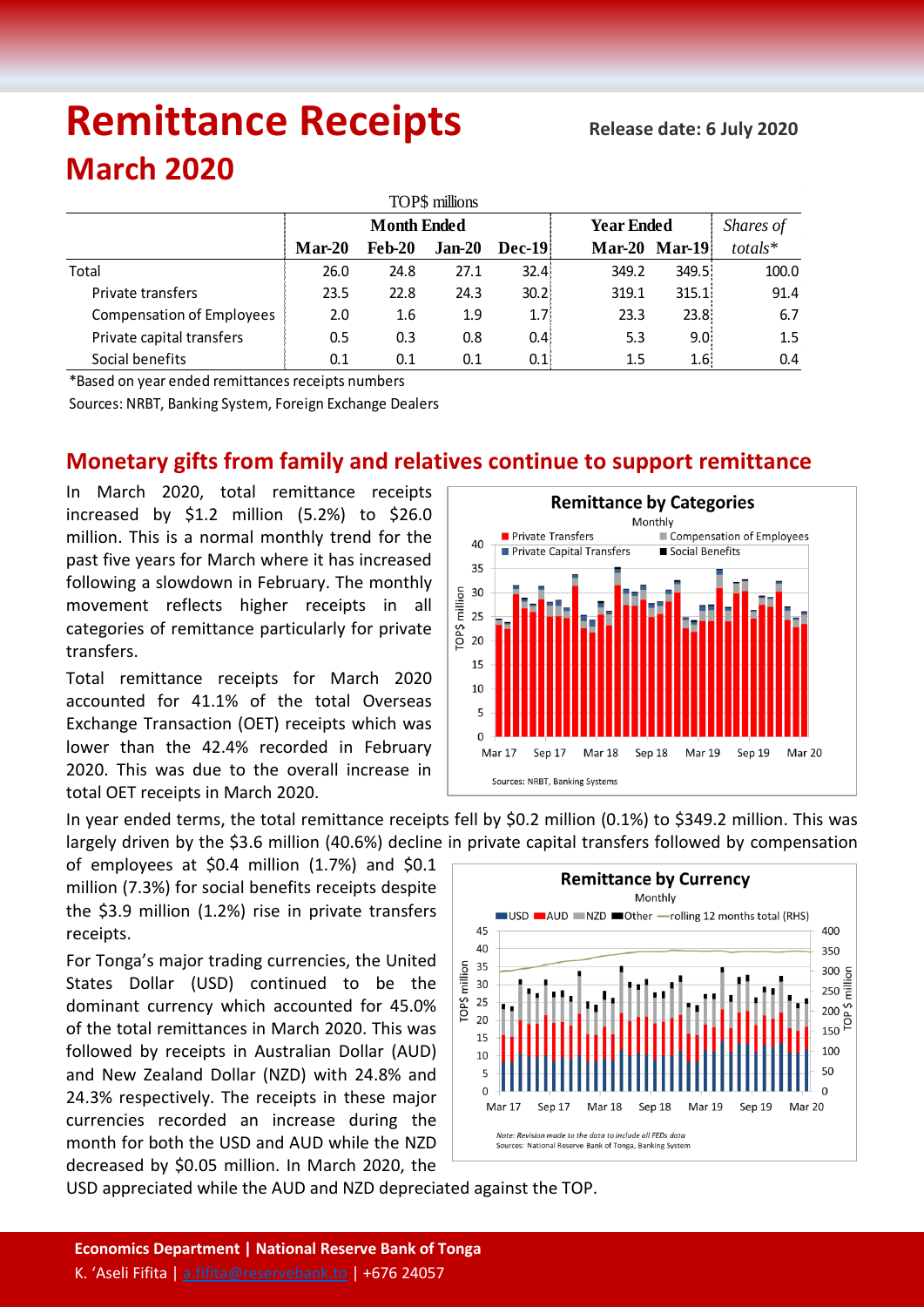Foreign Exchange Dealers (FEDs) still remain as the preferred channel for receiving remittances accounting for 83.3% share of the total remittance receipts while the remaining 16.7% were channeled through the Banks. However, the share of remittances channeled via banks increased by 2.7% due to the decline of receipts via FED's resulting from the temporary close down of some FED's during Tonga's lockdown as well as in remitting countries. Nevertheless, figures still indicate that the public prefers sending and receiving money via FEDs which may be due to its convenience and accessibility.

#### **Private Transfers**

Private transfer receipts slightly increased by \$0.7 million (3.0%) in March 2020. These are receipts mostly for family support and gifts from families and friends abroad. The increase was largely driven by the higher private transfer in USD and AUD receipts both rising by \$0.7 million and \$0.2 million respectively, whilst NZD receipts declined by \$0.3 million. Private transfer receipts continued to hold the largest share of total remittance receipts at 90.0%, and also account for 37.0% of the total OET receipts which was lower than the 39.0% recorded in February 2020. However, over the year to March 2020, private transfer receipts increased by \$3.9 million (1.2%).

#### **Employee Compensation**<sup>1</sup>

The total compensation of employees slightly increased by \$0.4 million (22.9%) in March 2020. This accounts for 7.7% of the total remittance receipts and is mostly due to the higher receipts from seasonal workers<sup>2</sup>. The increase in receipts from seasonal workers was mainly driven by the \$0.3 million rise in NZD receipts followed by AUD receipts with \$0.2 million.

Annually, the total employee compensation receipts fell by \$0.4 million (1.7%) to \$23.3 million. Other wages and salaries accounted for 53.6% of the employee compensation receipts while 46.4% were



from RSE/SWP workers. New Zealand RSE workers contributed the most to the seasonal workers' receipts with \$8.6 million, while the seasonal workers from Australia contributed only \$2.2 million.

#### **Private capital transfers & Social benefits**

In March 2020, private capital transfers increased by \$0.2 million whereas social benefits remained relatively constant. Private capital transfers are funds received by households mostly for capital projects such as construction of private households and renovations, whilst social benefits are mainly receipts of pension funds. Private capital transfers and social benefits receipts accounted for 1.8% and 0.5% respectively of the total remittances for March 2020. Over the year, private capital transfers and social benefits receipts both fell by \$3.6 million (40.6%) and \$0.1 million (7.3%) respectively. The higher level of private capital transfers in the previous year largely reflected the receipts for construction and maintenance work for the damages from Cyclone Gita.

#### **Outlook**

 $\ddot{\phantom{a}}$ 

Remittance receipts is expected to decline in the near term as the COVID-19 outbreak intensifies across major economies risking the income level and job opportunities available particularly for seasonal workers and Tongan diasporas. Nevertheless, the Reserve Bank will continue to closely monitor the remittance receipts given it is the largest source of foreign exchange inflow for the Tongan economy.

**Economics Department | National Reserve Bank of Tonga**

 $1$  Employee compensation is the sum of wages and salaries from the seasonal workers abroad, Tongan residents working short term overseas, and resident employees serving foreign organizations.

<sup>&</sup>lt;sup>2</sup> The figures for receipts from Seasonal Employees are limited to the ability of the banks and FEDs to identify receipts from seasonal workers.

K. 'Aseli Fifita | [a.fifita@reservebank.to](mailto:a.fifita@reservebank.to) | +676 24057